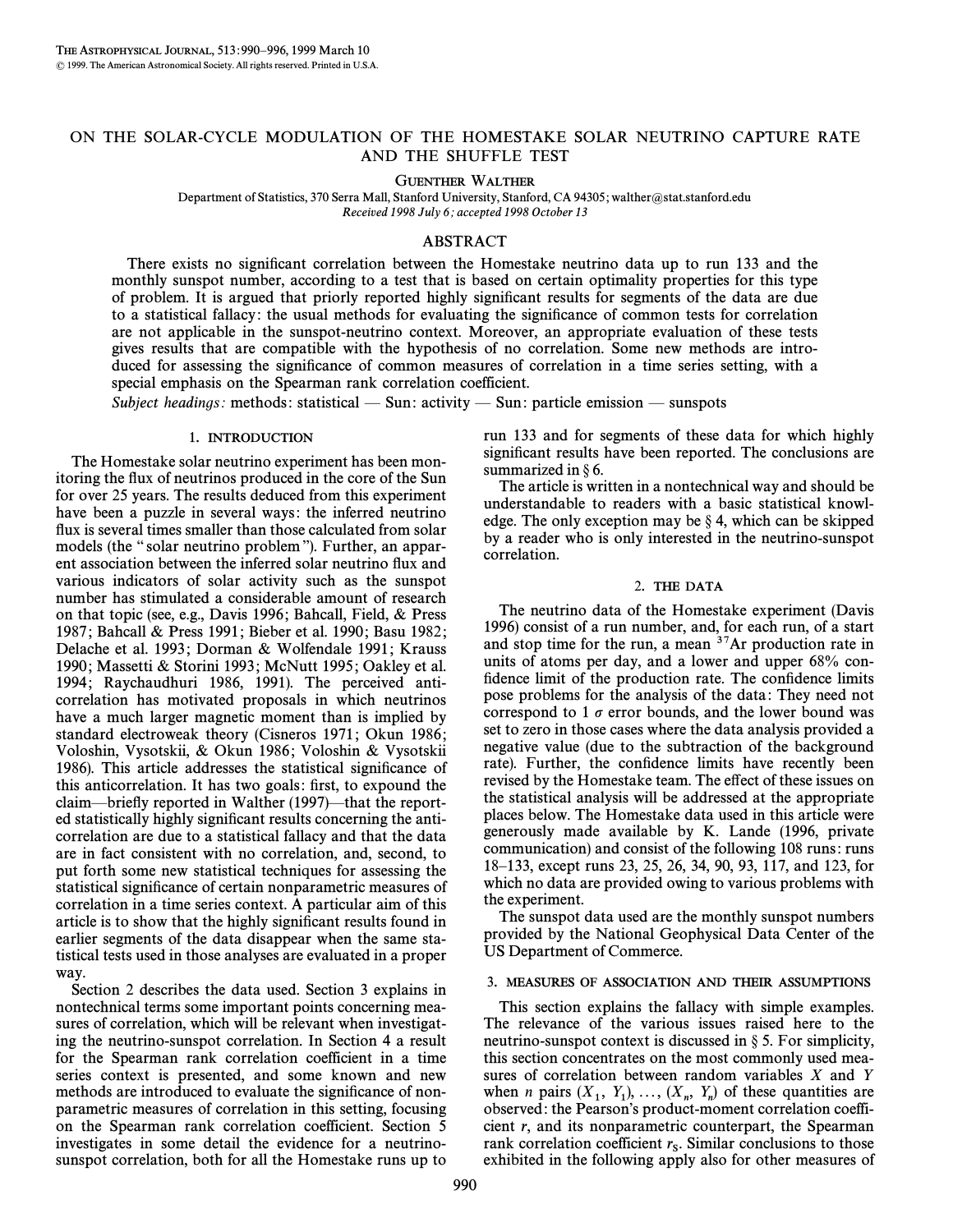correlation and association, such as Kendall's  $\tau$  or the  $\chi^2$ statistic for contingency tables in the case of nominal of grouped data. The Spearman coefficient  $r_s$  is attractive because it is based on the ranks of the data and hence its null distribution (the distribution of  $r<sub>s</sub>$  when no correlation between  $X$  and  $Y$  is present) does not depend on the distribution of the data. Thus one can obtain significance levels in quite general situations with few assumptions. There are some assumptions, however, and those have to be checked in each situation at hand. Usually textbooks present the null distribution of  $r_s$  only for the case where the  $(X_i, Y_i)$ <br>noirs are independent and identically distributed. While it pairs are independent and identically distributed. While it will be seen shortly that this assumption can be somewhat weakened, a simple Monte Carlo study shows that, e.g., a serial dependence structure in each variable, typical for a time series analysis, can have drastic consequences:  $10<sup>5</sup>$ simulations of 200 independent standard normal random variables  $X_1, ..., X_{100}$ ,  $Y_1, ..., Y_{100}$  were generated, and  $Y_1, ..., Y_{100}$  were  $Y_2, ..., Y_n$ For each simulation the two random walks  $S_k = \sum_{i=1}^k X_i$ <br>and  $T_k = \sum_{i=1}^k Y_i$ ,  $k = 1, ..., 100$ , were computed. Clearly, the two series  $S_k$  and  $T_k$  are independent, but the Spearman rank correlation coefficient rejected the null hypothesis of rank correlation coefficient rejected the null hypothesis of independence at the  $1\%$  significance level for 66.7% of the simulations!

The distribution of  $r_s$  under the null hypothesis of independence is derived using the assumption that each pairing of the ranks of the Xs with any permutation of the ranks of the Ys is equally likely (Bickel  $&$  Doksum 1977). This yields as minimal assumption for the applicability of the exact or asymptotic null distribution of  $r_s$  (see, e.g., Table 8 in Bickel & Doksum 1977 for the former, and the  $t$ -approximation following eq. [3] for the latter) that at least one of the two series, say Y, is permutation invariant, meaning that

the distribution of  $(Y_1, ..., Y_n)$ 

is the same as the distribution of  $(Y_{\pi(1)}, \ldots, Y_{\pi(n)})$ 

for any permutation  $\pi$  of the integers 1, ..., n. (1)

The Monte Carlo study summarized in Table 1 shows how easily one is led to an erroneous claim of a significant correlation between the sunspot numbers and an independent random series that violates condition (1) in commonly encountered ways. Each row of Table 1 treats a different type of independent time series  $X$  and  $Y$ . Each of the random series is simulated  $10<sup>5</sup>$  times, and the columns give the relative frequency of rejection of the null hypothesis of independence at nominal significance levels  $5\%$ ,  $1\%$ , and  $0.1\%$ , using the *t*-approximation for the transformation (3). Other tests for correlation referred to in this section produce qualitatively similar results. All significance levels refer to two-sided tests. In rows 1 through 4,  $X$  is taken to be the series of monthly sunspot numbers of length 100 starting in 1970 January.

Row 1 uses 100 independent standard normal random variables for the series  $Y$ .  $Y$  satisfies condition (1), so the observed relative frequencies of rejection should be equal to the nominal levels, apart from Monte Carlo simulation error and the error due to the t-approximation for the transformation (3). Thus row 1 serves as a check on these approximations. In rows 2 and 3, Y is a three-point and six-point running mean of independent standard Gaussian random variables. The dependence structure in Y violates condition (1), and the simulation results show how this leads to erroneously significant results. (The time series of sunspot numbers clearly does not satisfy condition [1], a proposition corroborated by these simulations!)

A heuristic explanation of this aspect of the fallacy can be given as follows: the null distribution of  $r<sub>s</sub>$  (the distribution of  $r_s$  when no correlation between the series is present) depends on the number  $n$  of observations. If more data are available then  $r_s$  will be concentrated more closely around zero. Indeed, the standard deviation of  $r<sub>s</sub>$  is approximately  $n^{-1/2}$ ; see § 4. If there is a serial dependence between the observations, then one can think of the n pairs of dependent data as containing only as much "information" as a smaller number, say n/4, of independent data. Hence when assessing the significance of  $r_s$ , one should compare it to the null distribution pertaining to a sample of size  $n/4$ , not *n*. The latter distribution is concentrated more closely around zero than the former, so  $r_s$  looks more significant than it really is.

The above heuristic explanation will provide the basic idea for developing a technique in  $\S$  4 for assessing the significance of  $r_s$  in such situations. Comparing rows 2 and <sup>S</sup> 3 of Table 1 shows that a larger degree of smoothing leads to seemingly more significant results, as expected from the heuristic. This phenomenon will be relevant in the solar neutrino context; see  $\S$  5 below.

An important consequence of the above heuristic is illustrated in Figure 1: the scatter plot in Figure 1a shows the first 100 of 109 typical independent observations  $(X_1, Y)$  ( $(Y = Y)$ ) from a standard bivariate normal dis- $Y_1$ , ...,  $(X_{109}, Y_{109})$  from a standard bivariate normal distribution. Figure 1b shows the plot of the 100 running tribution. Figure 1b shows the plot of the 100 running

RELATIVE FREQUENCIES OF REJECTION OF NULL HYPOTHESIS OF INDEPENDENCE AT VARIOUS NOMINAL SIGNIFICANCE LEVELS<sup>8</sup>

|                                                                        | RELATIVE FREQUENCY OF REJECTION AT NOMINAL<br>SIGNIFICANCE LEVEL $(\% )$ |       |         |
|------------------------------------------------------------------------|--------------------------------------------------------------------------|-------|---------|
| <b>TIME SERIES</b>                                                     | $5\%$                                                                    | $1\%$ | $0.1\%$ |
| $X =$ sunspot numbers, $Y = (Z_1, , Z_{100})$                          | 4.9                                                                      | 1.0   | 0.12    |
| $X =$ sunspot numbers, $Y_k = \sum_{i=k}^{k+2} Z_i$ ( $k = 1, , 100$ ) | 23.9                                                                     | 12.0  | 4.7     |
| $X =$ sunspot numbers, $Y_k = \sum_{i=k}^{k+5} Z_i$ ( $k = 1, , 100$ ) | 39.7                                                                     | 26.6  | 15.6    |
| $X =$ sunspot numbers, $Y_k = 1 + Z_k$ if $T_{2i} < k \leq T_{2i+1}$ , |                                                                          |       |         |
|                                                                        | 35.7                                                                     |       | 11.7    |

a Results of a Monte Carlo study using the nominal null distribution of Spearman's correlation coefficient. The random series in each row were simulated  $10<sup>5</sup>$  times. X is the series of the 100 monthly sunspot numbers starting in 1970 January. The  $Z_i$  are independent standard normal random variables.  $T_i$  is the sum of the first *i* terms of a sequence of independent exponential random variables with mean 10 months.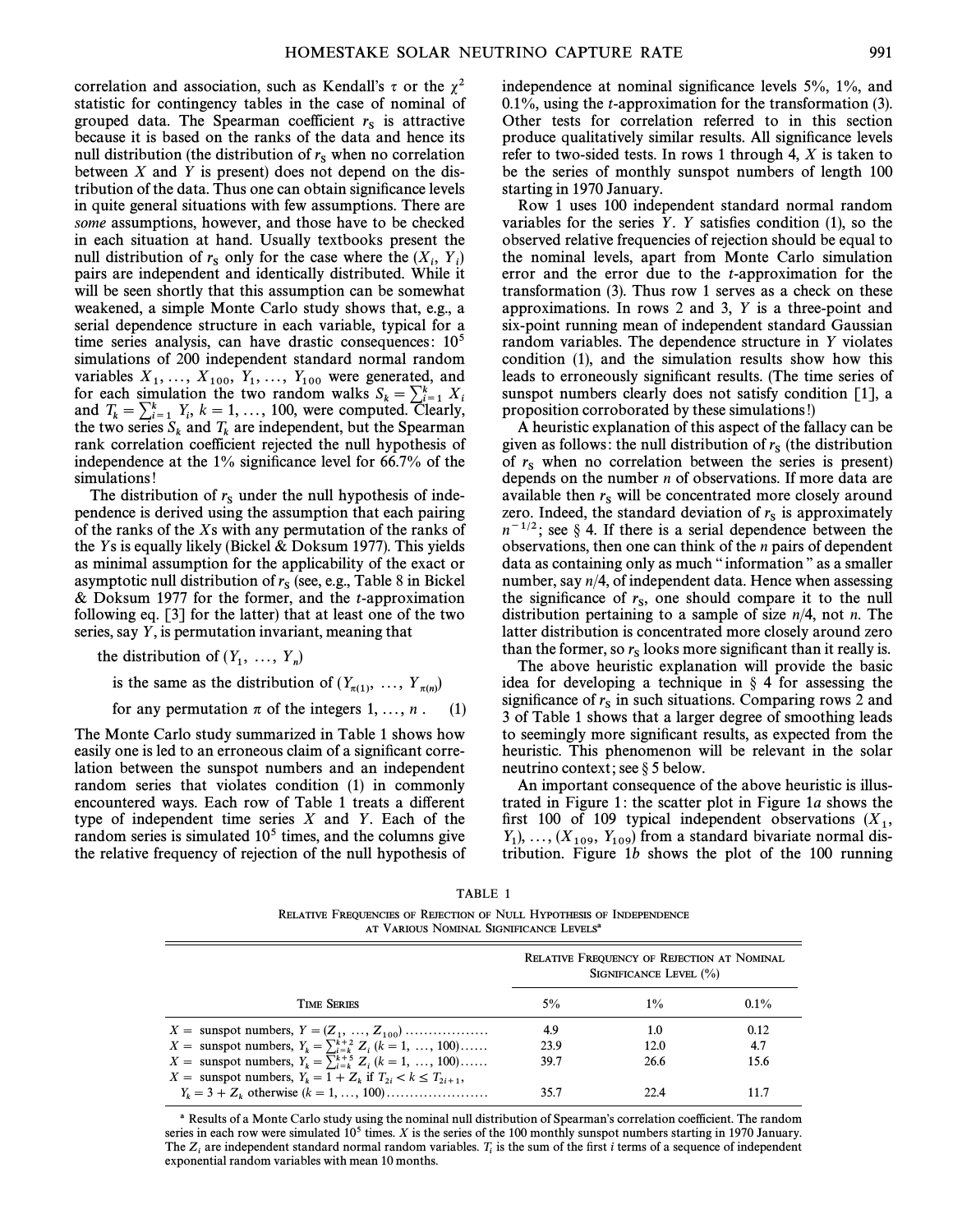

FIG. 1. $\Box(a)$  Scatter plot of 100 independent standard bivariate normal observations. (b) Scatter plot of the running means of length 10 of the data in (a). (c) Scatter plot of 15 independent standard bivariate normal observations. Pearson's correlation coefficient is  $0.12$  for the plot in (a) and  $0.30$ for plots in  $(b)$  and  $(c)$ .

means of length 10,  $(\frac{1}{10} \sum_{i=k}^{k+9} X_i, \frac{1}{10} \sum_{i=k}^{k+9} Y_i)$ ,  $k = 1, ...,$ <br>100 The correlation is visibly larger in Figure 1b (Pearson's 100. The correlation is visibly larger in Figure 1b (Pearson's r equals 0.30) than in Figure 1a ( $r = 0.12$ ). When confronted with Figure 1*b*, most people would consider it quite unlikely that such a correlation is due to chance alone. But this is just a psychological effect: the brain is calibrated by scatter plots consisting of independent pairs. But an appropriate comparison plot would consist of only about 15 such pairs,

not 100, as will be seen below. Figure 1c shows such a sample of 15 independent Gaussian pairs with  $r = 0.30$ . Now the correlation looks much less convincing. Indeed, the probability of obtaining values of  $|r|$  of at least the observed size is larger for the situations in Figures 1b and 1c (about 27%) than for that in Figure 1a  $(24\%)$ , as can be verified by simulations. This example shows that the scatter plot, usually the first tool used to examine bivariate data, can be quite misleading in commonly encountered situations.

The null distribution of Pearson's  $r$  (see, e.g., [6.5.3] in Bickel & Doksum 1977) is derived under stronger assumptions than condition (1). Its asymptotic behavior is well known also when certain types of serial correlations are present, such as in the Gaussian running means case above. But these results are usually presented only in time series books (see, e.g., Theorem 11.2.2. in Brockwell & Davis 1987). The above sample-size calculation was done using that theorem.

Nonparametric methods such as  $r_s$  or Kendall's  $\tau$  are usually not treated in a time series context, and the results in  $\S 4$  seem to be new. Common textbooks give no warning that the null distributions depend sensitively on assumptions such as condition (1). Indeed, conversations with established senior statisticians have shown that the effect of serial correlation on statistical procedures seems not well enough appreciated even within the statistical community.

There are other important ways in which condition (1) can be violated, even if the data are not smoothed. For example, different standard deviations of the  $Y_i$  or different means are incompatible with condition  $(1)$ . An example for the latter case is given in row 4 of Table 1, which shows that changes in the mean neutrino flux that are completely unrelated to the solar cycle can lead to the appearance of a strong correlation: the neutrino flux is taken to be constant, equal to 1, for a random time which is distributed exponentially with mean 10 months; then the flux is set to 3 for a random time with the same distribution; then it is set back to 1; etc. Each month the flux is measured with independent standard Gaussian measurement errors. Table 1 shows how the null distribution of  $r_s$  erroneously gives highly significant results, even though the simulated observations are uncorrelated with the sunspot number by design (the choice of 10 months for the mean waiting time is not crucial; virtually any other time will produce similar results).

Even with a constant flux one may obtain erroneous results due to varying uncertainties for the measurements. As a consequence, such significant results are not even valid for testing whether the flux is constant. For an illustration, let  $x = (3, 2, 1, 5)$  be a vector of four observations, and  $Y_1$ ,  $\ldots$ ,  $Y_4$  be four independent Gaussian random variables with mean zero and standard deviations 1, 1, 1, and 4. The Ys represent observations of a constant quantity with measurement error. In 7.0% of  $10<sup>5</sup>$  simulations of the Ys, the correlation  $r_s$  between x and y was equal to 1, whereas the table for the exact null distribution of  $r_s$  gives a value of 4.17%. Similar results obtain when the significance of the  $\chi^2$ -statistic,

$$
\chi^{2} = \min_{a,b} \sum_{i=1}^{n} \left[ \frac{Y_{i} - (a + bx_{i})}{\sigma_{i}} \right]^{2}, \qquad (2)
$$

or of the related F-statistic is evaluated by randomly shuffling the  $x_i$  (Bahcall et al. 1987; Bieber et al. 1990): the best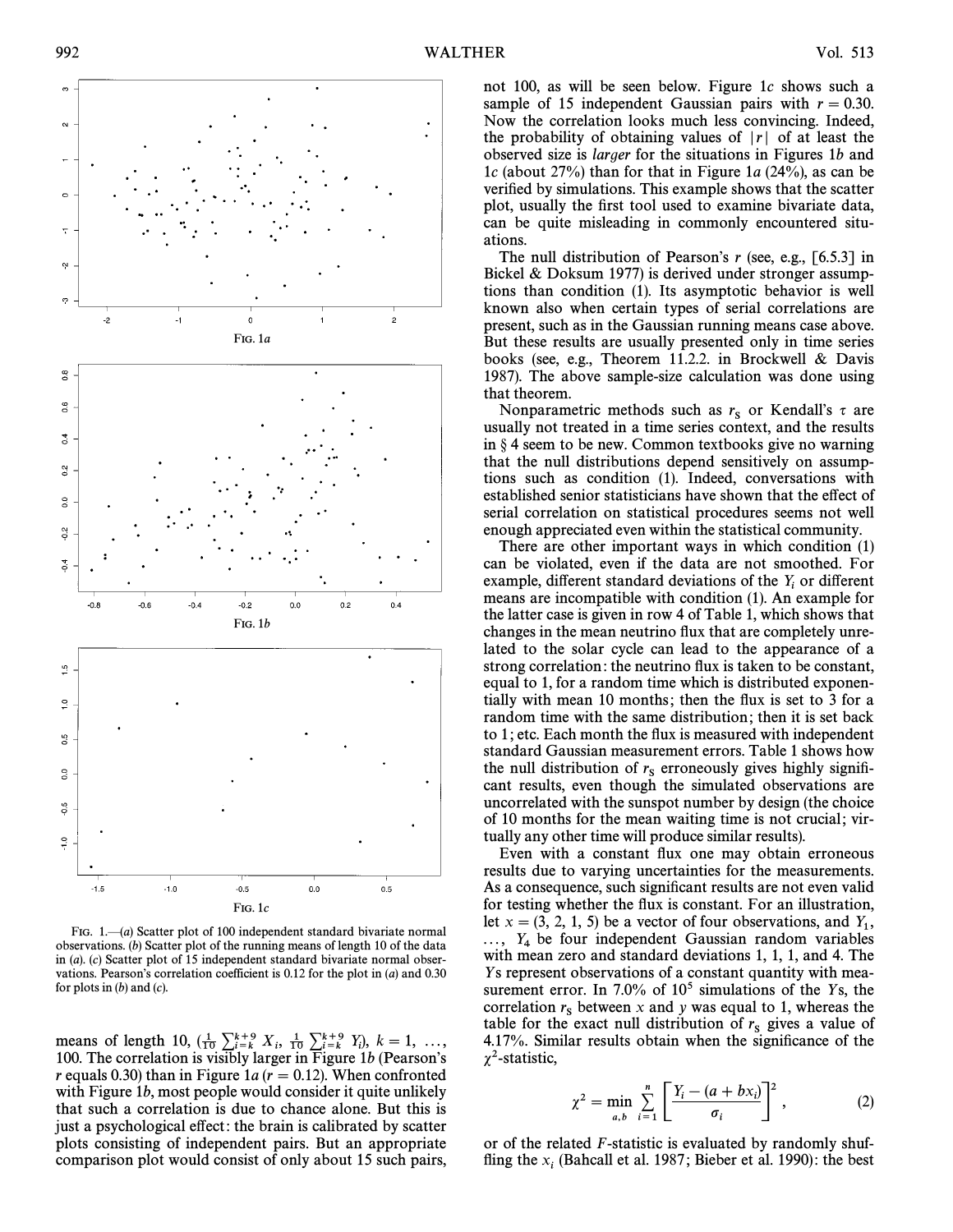correlation (smallest value of  $\chi^2$ , resp. largest value of F) is obtained by exactly one of the  $4! = 24$  permutations of the data, yielding a significance level of  $1/24 = 4.17\%$ . However, this best correlation was obtained in 10.3% of the  $10<sup>5</sup>$  simulations of the Ys. This effect becomes less pronounced with more data or more equal uncertainties, but it brings out an important point concerning this type of " shuffle test," which seems to have become popular in the astrophysics literature, apparently following its use in Bahcall et al. (1987): the intuitive physical concept of shuffling the data does not automatically provide a valid method for evaluating the significance of a test statistic. Rather, the validity of such a permutation test requires a careful justification of condition (1) for each situation at hand. An example concerning the neutrino data will be given in  $\S$  5.

The relevance of the examples given in this section for the neutrino-sunspot problem does not lie in the slogan " correlation does not imply causation." Rather, in the above examples there is not even a correlation present between the two series. In other words, seeing such large correlation coefficients in the given situations is not unlikely.

### 4. ACCOUNTING FOR SERIAL CORRELATION

It is well known (see, e.g., Sheskin 1997) that if the pairs  $(X_1, Y_1), \ldots, (X_n, Y_n)$  are independent, identically distributed (or at least one of the series satisfies condition [1]) and  $\alpha_1, \alpha_2, \ldots, \alpha_n, \alpha_n$  are mate personal, resolution [1]), and uted (or at least one of the series satisfies condition [1]), and *n* is large, then the null distribution of  $\sqrt{nr_s}$  is approx-<br>imately normal with mean zero and variance 1. Usually, one employs instead the transformation

$$
T(n) = r_{\rm s} \sqrt{\frac{n-2}{1 - r_{\rm s}^2}} \,, \tag{3}
$$

which follows approximately a  $t_{n-2}$  distribution (Student's distribution with  $n - 2$  degrees of freedom). This approximation is better than the normal approximation to  $\sqrt{n_S}$  and gives excellent results for sample sizes as small as  $n = 10$ .

If there is serial dependence in  $X$  and  $Y$ , then the scaling in these approximations changes: the variance of the normal distribution for  $\sqrt{nr_s}$  now becomes

$$
\sigma^2 = 1 + 18 \sum_{k=1}^{\infty} E\{ [2F(X_1) - 1][2F(X_{1+k}) - 1] \}
$$
  
×  $E\{ [2G(Y_1) - 1][2G(Y_{1+k}) - 1] \},$  (4)

where  $F$  and  $G$  denote the cumulative distribution functions of  $X_1$  and  $Y_1$ , respectively, and E denotes expected value. Analogously, the  $t_{n-2}$  approximation for the statistic (3) is now for  $T(n)/\tau$ , where  $\tau$  is some constant. These theoretical results make precise the heuristic given above. The author can provide a proof in the case where both series are weakly dependent, e.g., if  $X$  is  $\alpha$ -mixing or stationary with corr( $X_1, X_k$ )  $\rightarrow$  0, and Y is  $\beta$ -mixing with  $\sum_k \beta(k) < \infty$  (see, e.g., Doukhan 1994 for a definition of these mixing coefficients). These conditions are difficult to check and still somewhat restrictive, but computer simulations show that the  $t_{n-2}$  approximation to  $T(n)/\tau$  in fact seems to apply in many commonly encountered situations and also for small sample sizes, similarly to the independent case. As a simple example, both X and Y of length  $n = 12$  were simulated 1000 times as five-point running means of independent standard Gaussians. Figure 2 shows a plot of the percentiles of the resulting  $T(12)/1.9$  versus the percentiles of the  $t_{10}$ 



FIG. 2.—Percentiles of  $T (12)/1.9$  from 1000 simulations of two series of independent five-point Gaussian running means of length 12 vs. the percentiles of the  $t_{10}$  distribution.

distribution, which demonstrates that the approximation is excellent here.

Clearly, expression (4) is not very usable as it stands, but modern statistical techniques allow for the rescaling in  $r<sub>s</sub>$  or  $T(n)$  to be done in an automatic way:

The moving block bootstrap (Künsch 1989) samples blocks of length l at random from the  $n - l + 1$  such blocks contained in the original series  $X$  and concatenates them to a bootstrap series  $X^*$  of length *n*. Likewise, a bootstrap series  $Y^*$  is resampled, independently of  $X^*$ . The bootstrap then estimates the sampling null distribution of  $T(n)$  by simulating a large number of bootstrap series  $(X^*, Y^*)$  and computing  $T(n)$  for each simulation. Comparing the original  $T(n)$  to the resampled values of this statistic yields the bootstrap significance value. One may expect to improve on this procedure by using the fact stated above that  $T(n)/\tau$ follows a  $t_{n-2}$  distribution. Now only  $\tau$  needs to be esti- mated by the bootstrap. This can be done by equating the variance of  $T(n)/\tau$  to the variance of the  $t_{n-2}$  distribution, which equals  $(n - 2)/(n - 4)$ :

$$
\frac{n-2}{n-4} = \frac{\text{Var } T(n)}{\tau^2}.
$$

The variance of  $T(n)$  can be estimated by the sample variance  $v_n$  of the bootstrap replications of  $T(n)$ . Then one can solve the above equation to obtain the following estimate for  $\tau$ :

$$
\hat{\tau} = \sqrt{v_n(n-4)/(n-2)}\ . \tag{5}
$$

The null hypothesis of independence is then tested by comparing  $T(n)/\hat{\tau}$  to the  $t_{n-2}$  distribution.

Alternatively, the shuffle argument can be rescued by permuting blocks of the series instead of individual observations: it can be shown that asymptotically, as  $n$  and the block length become large, this kind of permutation test will give the right results.

Both of these methods concatenate pseudo-independent blocks and thus introduce artificial independence into the resampled series. This impairs the performance of these methods because the computation of the ranks used in  $r_s$  is based on the whole series, not just on the blocks. Therefore, a different method is proposed here: If a block  $X<sup>l</sup>$  of length l is chosen at random from the  $n - l + 1$  blocks contained in series X, and independently a block  $Y<sup>l</sup>$  is chosen from Y by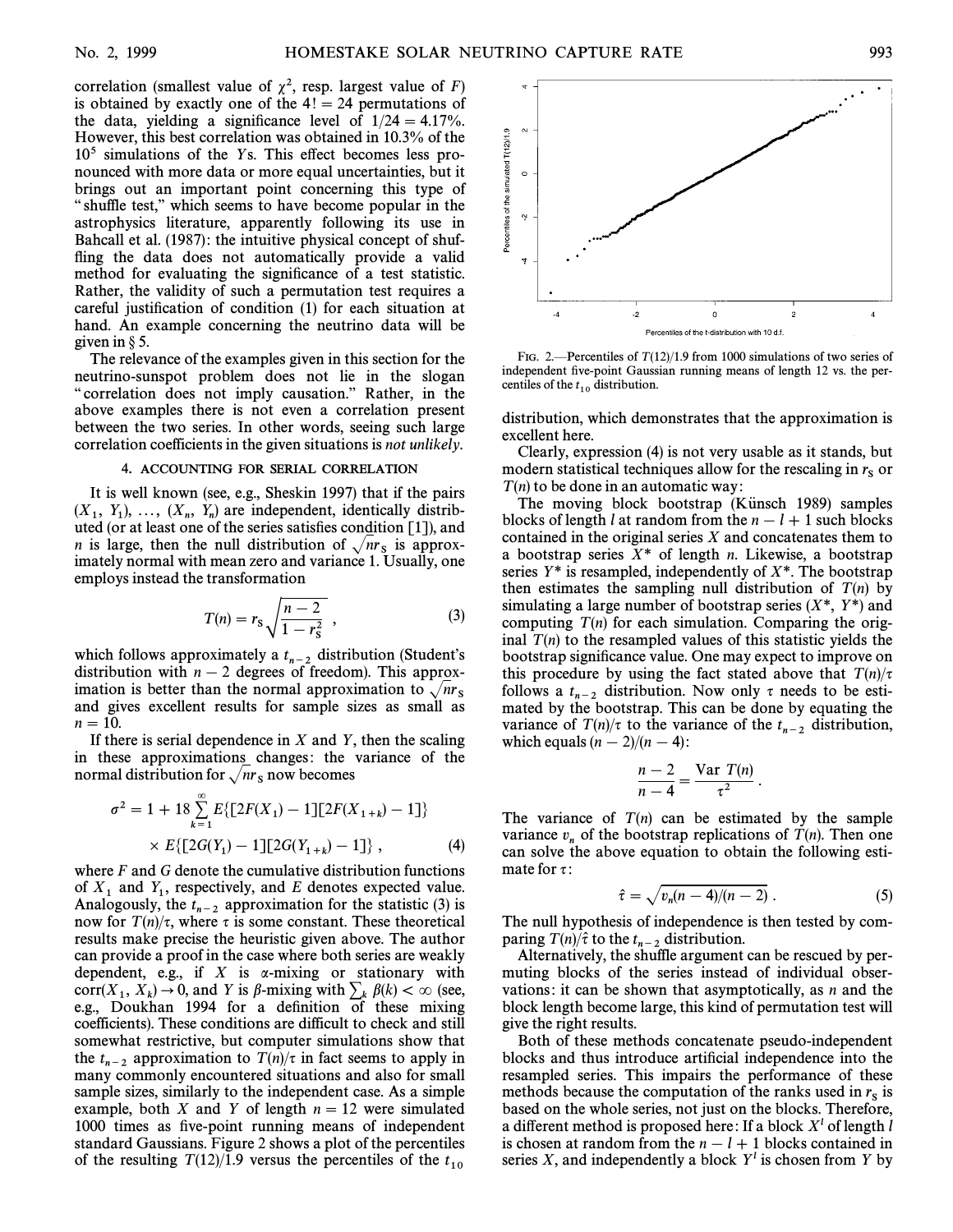the same method, then one can think of  $(X^l, Y^l)$  as a realization of length  $l$  of the series  $(X, Y)$ , where  $X$  and  $Y$  are independent. Using the result stated above, one obtains that the resulting  $T(l)/\tau$  follow approximately a  $t_{l-2}$  distribution. Resampling the  $(X^l, Y^l)$  many times and computing the sample variance  $v_l$  of the resulting  $T(l)$  allows then to esti-<br>mate  $\tau$  by equating variances as introduced above. One obtains

$$
\hat{\tau} = \sqrt{v_l(l-4)/(l-2)}\,.
$$
 (6)

The significance of the statistic  $T(n)$  for the whole series is then evaluated by comparing  $T(n)/\hat{\tau}$  to a  $t_{n-2}$  distribution. This approach of resampling blocks and rescaling is related to the procedures of Carlstein (1989) and Politis & Romano (1994), who employ such methods in a nonparametric way.

A simulation study was run to compare these procedures. One thousand pairs of independent series  $X$  and  $Y$  were simulated, each of length 108 and a five-point running mean of Gaussians. Table 2 gives the frequencies of rejection of the independence hypothesis at various significance levels for the four methods described above: comparing  $T(108)$  to the moving block bootstrap distribution of that statistic  $($ "MB bootstrap"), using the moving block bootstrap distribution to estimate  $\tau$  and comparing  $T(108)/\hat{\tau}$  to the  $t_{106}$ distribution ("parametric MB bootstrap"), permuting blocks instead of individual observations in the permutation test, and estimating  $\tau$  by subsampling and comparing  $T(108)/\hat{\tau}$  to the  $t_{106}$  distribution ("parametric subsampling"). For each method, block lengths of 12 and 18 were used and 500 resamples (resp. permutations) were generated in each of the 1000 simulations. The parametric subsampling method shows the best results, but the use of only 1000 simulation mandates some caution in such a comparison.

# 5. EVIDENCE FOR A CORRELATION BETWEEN NEUTRINOS AND SUNSPOTS

First the complete set of 108 experimental runs will be considered, and it will be shown that a proper test for correlation that is based on certain optimality criteria yields a clearly nonsignificant result. Then earlier segments of the data for which highly significant results have been reported will be revisited. It will be shown that the tests used there give results that are in fact compatible with the null hypothesis of no correlation, once these tests are evaluated in a way that accounts for the uncertainties and guards against a possible serial correlation under the null hypothesis.

The neutrino flux meeting the Earth at time  $t$  is denoted by flux $(t)$  and is observed by the Homestake experiment at times  $t_i$  with random errors, yielding the reported flux  $N_i$ :

$$
N_i = \text{flux}(t_i) + \sigma_i \epsilon_i, \quad i = 1, ..., 108 \ . \tag{7}
$$

Here the scalars  $\sigma_i$  denote the uncertainties in the neutrino measurements, which are usually taken to be "average" uncertainties" (half the difference between upper and lower confidence limit) or "upper uncertainties" (the difference between upper confidence limit and measured neutrino flux); see Bahcall et al. (1987). The  $\epsilon_i$  denote the random measurement errors after dividing those by the  $\sigma_i$ . Hence equation (7) does not require that the  $\sigma_i$  be exactly equal to the standard deviations of the error distributions. We make only the more reasonable assumption that the  $\sigma_i$  are proportional to those standard deviations, and that the  $\epsilon_i$  are identically distributed (not necessarily with standard deviation 1).

A test for correlation can now be developed by examining how linear functions  $a + bs_i$  of the sunspot numbers  $s_i$ Explain flux( $t_i$ ), i.e., using regression techniques. The null Explain  $\text{Hark}(t_i)$ , i.e., daily regression teentiques. The fight<br>hypothesis  $H_0$  will be that  $b = 0$ , i.e., flux( $t_i$ ) = a for all<br> $i - 1$  = 108. The support numbers used pritain to the if  $i = 1, \ldots, 108$ . The sunspot numbers used pertain to the month into which the mean time of the corresponding neutrino run falls.

A simple test applies if one is willing to assume that under  $H_0$  the measurements for different runs are independent.<br>This assumption is probably violated as will be explained below, and a more appropriate test will be presented promptly. However, assuming independence will make the results err in favor of an (anti)correlation and allows us to use a test with certain optimality properties that can be evaluated exactly by way of a permutation procedure, so it is informative to make this assumption for a moment. Then the  $\epsilon_i$  are independent and identically distributed. Hence, by

| TABLE 2                                                                         |
|---------------------------------------------------------------------------------|
| RELATIVE FREOUENCIES OF REJECTION OF NULL HYPOTHESIS OF INDEPENDENCE AT VARIOUS |
| NOMINAL SIGNIFICANCE LEVELS, USING FOUR DIFFERENT TESTS <sup>a</sup>            |

|                         | <b>RELATIVE FREQUENCY OF REJECTION AT NOMINAL</b><br>SIGNIFICANCE LEVEL $(\% )$ |       |         |  |  |
|-------------------------|---------------------------------------------------------------------------------|-------|---------|--|--|
| <b>METHOD</b>           | $5\%$                                                                           | $1\%$ | $0.5\%$ |  |  |
|                         | Block Length 12                                                                 |       |         |  |  |
| MB bootstrap            | 7.3                                                                             | 1.1   | 0.2     |  |  |
| Parametric MB bootstrap | 7.3                                                                             | 1.5   | 0.6     |  |  |
| Permuting blocks        | 6.2                                                                             | 1.0   | 0.1     |  |  |
| Parametric subsampling  | 4.2                                                                             | 0.9   | 0.4     |  |  |
| Block Length 18         |                                                                                 |       |         |  |  |
| MB bootstrap            | 5.6                                                                             | 1.5   | 0.6     |  |  |
| Parametric MB bootstrap | 5.9                                                                             | 1.9   | 1.0     |  |  |
| Permuting blocks        | 5.7                                                                             | 1.6   | 1.1     |  |  |
| Parametric subsampling  | 4.7                                                                             | 1.1   | 0.6     |  |  |

a Results of a Monte Carlo study using four di†erent tests based on resampling. Results are based on 1000 simulations of two independent five-point Gaussian running means of length 108.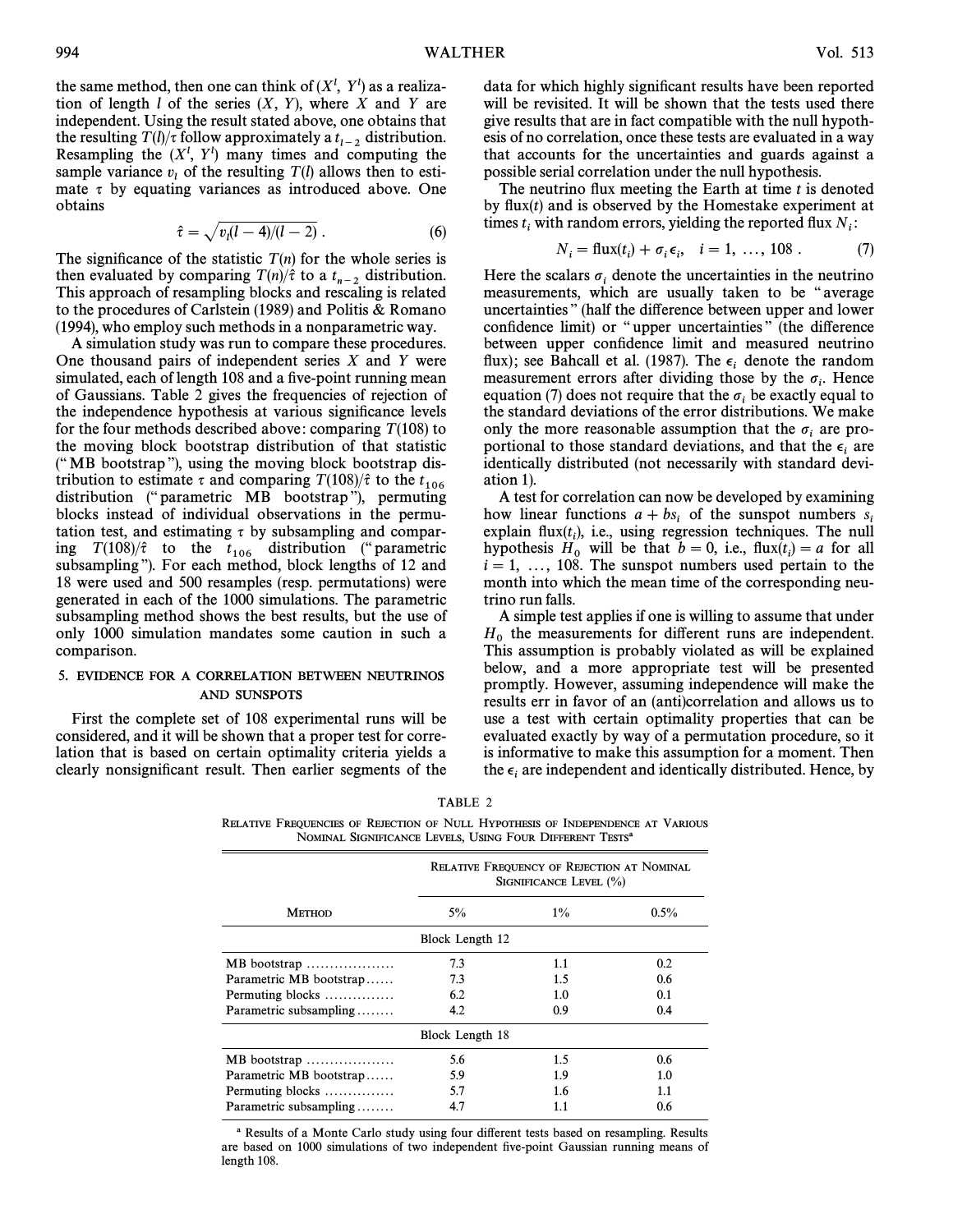equation  $(7)$ , the scaled differences,

$$
d_i = \frac{N_i - a}{\sigma_i}, \quad i = 1, \dots, 108,
$$
 (8)

satisfy condition  $(1)$ . Thus the significance of the test statistic  $T = \sum_{i=1}^{108} s_i d_i$  can be evaluated exactly (apart from the Monte Carlo approximation error) by randomly perthe Monte Carlo approximation error) by randomly permuting the  $d_i$ . The statistic T has certain optimality proper-<br>ties for the problem at hand: see Maritz (1995). Extreme ties for the problem at hand; see Maritz (1995). Extreme values of T indicate that there is a trend in the  $d_i$  that varies in concert with the  $s_i$ . The permutation distribution of T<br>will in general not be symmetric about zero, so to obtain will in general not be symmetric about zero, so to obtain two-sided observed significance levels, one has to double the appropriate tail probability obtained by comparing T to the permutation distribution. If one does not want to hypothesize a value  $a$  for the flux, then one has to use an appropriate estimate  $\hat{a}$ . One can then argue that shuffling should still produce approximately valid results. The usual estimate for a is  $\hat{a}_1 = \left(\sum_{i=1}^{108} N_i / \sigma_i^2\right) / \sum_{i=1}^{108} \sigma_i^{-2}$ . It is argued in Claveland et al. (1006) that the estimate provided by the Cleveland et al. (1996) that the estimate provided by the combined Homestake maximum likelihood analysis is more appropriate, and hence we use in the following that estimate:  $\hat{a}_2 = 0.482$  atoms day<sup>-1</sup>. Using  $\hat{a}_1$  instead further weakens the evidence for a correlation for most of the results reported below, and changes none of the conclusions drawn. Likewise, "average errors" result usually in somewhat less significant results than "upper errors," and so only results using the latter will be reported. The test just described was evaluated with  $10<sup>4</sup>$  random permutations and resulted in an observed significance level of 8.4%. Applying the less powerful Spearman rank correlation test to the  $s_i$  and  $d_i$  yields 18.1%, a less significant result, as expected expected.

The evidence becomes even weaker if one cannot rule out a serial correlation within the observed neutrino flux under the null hypothesis. One example of a likely contributor to such an effect is a serial correlation within the background event rate. Background events are caused by cosmic rays and other sources (Bahcall 1989). The data analysis algorithm of the Homestake experiment estimates the background rate (assumed to be constant) jointly with the solar neutrino rate (Davis 1996), and the separation of these two is necessarily imperfect. For example, several lower confidence bounds or event rates were set to zero because subtracting the estimated background rate would otherwise lead to impossible negative values. As was explained in the previous sections, a simple permutation argument is no longer applicable if the background rate or the solar neutrino rate or the analysis apparatus exhibits some kind of serial correlation under the null hypothesis, e.g., due to a periodicity in cosmic rays (which does not have to be related to the solar cycle), or due to the presence of  $37Ar$ atoms in the tank that were not extracted after the previous run. Then the significance of the statistic  $T$  needs to be evaluated instead with the methods presented in the previous section, which guard against the e†ects of a serial correlation. Permuting blocks or using the moving blocks bootstrap with a block length of 18 yields significance levels of 13.8% and 15.4%, respectively. Applying these procedures to the Spearman correlation based on  $s_i$  and d<br>gives again less significant results gives again less significant results.

Most of the highly significant results in the literature were reported for earlier stretches of the data, which clearly look more correlated. However, an appropriate evaluation of the respective statistical tests will now show that the resulting evidence is well compatible with the hypothesis of no correlation, as was found for the whole series. While it is unavoidable to refer to some of these published results in order to make that point, one needs to keep in mind that these misinterpretations are not really due to those authors but to the negligent treatment of this issue in textbooks by the statistics community, as was explained in  $\S 3$ .

As shown in  $\S 3$ , there are at least three issues that have to be accounted for. First, one needs to be careful not to smooth the data, as that will make the two series seemingly more correlated. While this point will not be pursued further here, it seems at least plausible that the widely reported improved correlation of various quantities with smoother functions of the sunspot numbers (Bahcall & Press 1991; Delache et al. 1993; Massetti & Storini 1993; Oakley et al. 1994) is due to that effect. Second, one needs to take care of the uncertainties in the analysis. Third, the significance of the test statistic has to be evaluated in an appropriate way to guard against a possible serial correlation in the two series under the null hypothesis of no cross-correlation. Section 4 provided four methods for that using the example of the Spearman correlation coefficient. In the following these methods will always be used with a block size of 18, unless a short series necessitates a shorter block length for the permutation test, which will then be noted.

The F-statistic used by Bieber et al. (1990) incorporates the uncertainties, which are taken there to be the maximum of the upper and lower confidence width. The significance levels reported there for the run numbers between 18 and 108 are 0.08% and 0.4%, as evaluated by a F-table and the shuffle test, respectively. It was shown in  $\S$  3 that the use of the shuffle test cannot be justified here, because of the differing uncertainties. Furthermore, when the permutation test is based on blocks of length 12 to guard against a possible serial correlation, then the significance drops to  $3.4\%$ . Using the improved set of uncertainties in the same way as in the cited reference gives 8.6%.

In Bahcall & Press (1991) a segment of the neutrino data with run numbers between 18 and 105 was considered, and using the Spearman correlation coefficient, a significance level of  $5 \times 10^{-5}$  obtains for the last two-thirds (54 data pairs) of that segment. Without prior reason why such a correlation should occur only in a certain segment, these results have to be adjusted for "fishing" for such a significant stretch. In the quoted reference an adjustment factor of 10 is given. (With 27 more runs available now which show hardly any correlation, one could argue in favor of using an even bigger adjustment factor. Likewise, some adjustment would be necessary for the results of the *F*-statistic above.) When basing the analysis on the  $d_i$  in equation (8) to account for the uncertainties, all four methods introduced in the previous section yield significance levels between 0.3% and 0.5% for the Spearman correlation coefficient (between 0.1% and 0.2% if one uses the obsolete set of uncertainties). Multiplying those numbers by some adjustment factor bigger than 10 makes them comparable to the range of  $5\%$ -10% found for the *F*-statistic after some adjustment. The point here is not to justify an exact value of such an adjustment factor. Rather, it should become clear that an appropriate evaluation increases the significance levels of these statistics by an amount that makes it plau